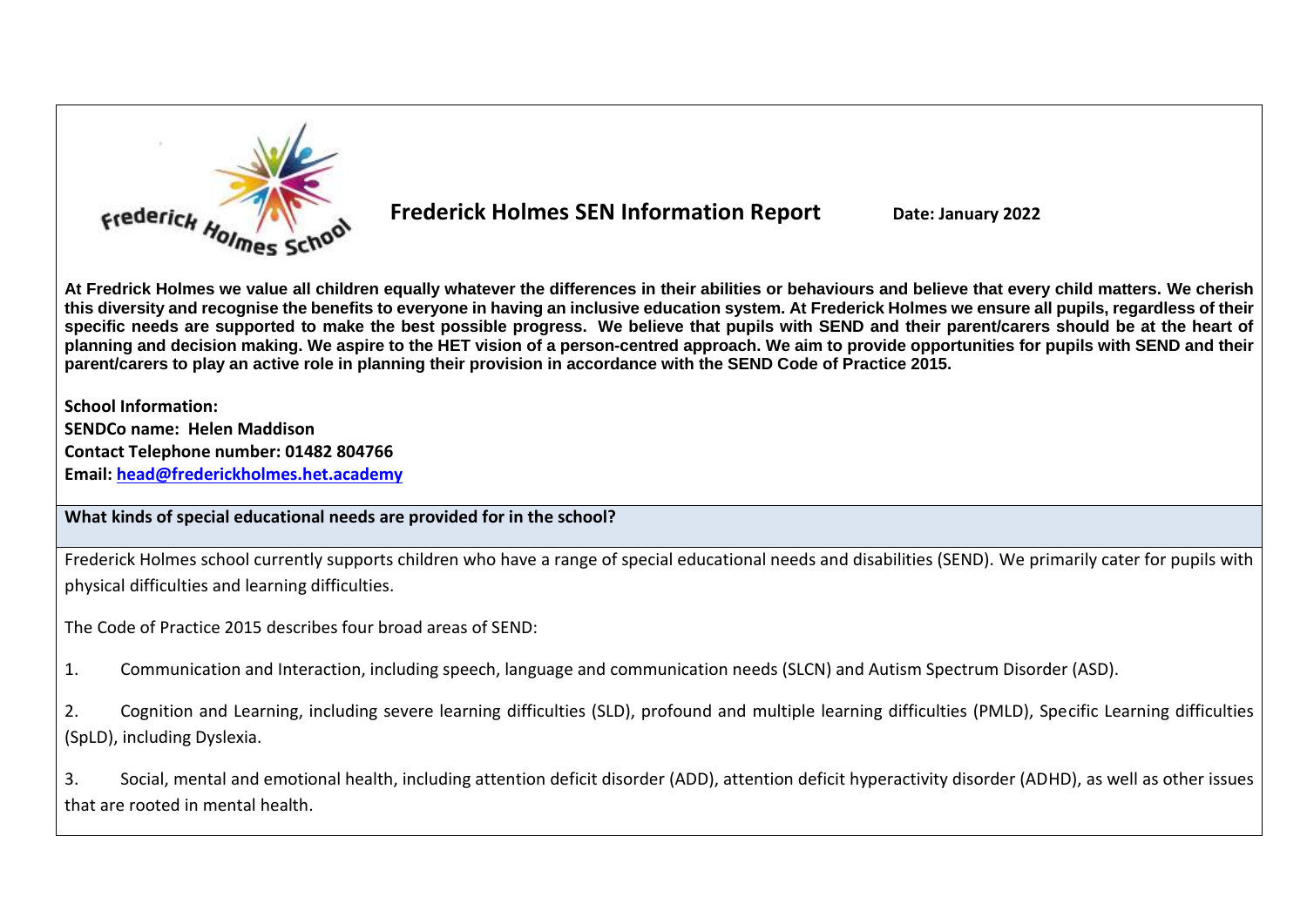4. Sensory and/or physical needs, including a range of physical difficulties (PD) as well as hearing impairment (HI), visual impairment (VI) and multi-sensory impairment (MSI).

The school has direct experience of supporting children with all of the above, although especially pupils with PD and PMLD.

Frederick Holmes school is supportive of the development of the Local Offer and of services for pupils with SEND locally. The school is committed to providing school-to-school arrangements to support mainstream partners.

**How does the school identify children and young people with SEND and how are their needs assessed?**

Arrangements are in place to identify and review pupils' needs on a routine basis. These assessments are reviewed following an 'assess-plan-do-review' model, to ensure support is graduated, matched to need, barriers to learning are identified and a clear picture of the support needs of the child is formed. Personcentred planning forms an important part of the process and helps inform what works for the child.

The professional judgement of practitioners in the school, alongside the views and wishes of pupils and parents plays an important role in the assessment and review of pupils' needs. Where required we liaise with other professionals including speech and language therapy, educational psychologists, physiotherapists, occupational therapists, … to provide additional assessment information.

All pupils at the school have been assessed by the Local Authority and will have an Education, Health and Care Plan or be in the process of receiving one. If a pupil has not yet received their EHC they will be offered an assessment place, during which an Education, Health and Care Plan will be sought.

Pupils with medical needs will be provided with a detailed Health Care Plan, compiled by the school in partnerships with medical professionals, parents and, if appropriate, the pupil themselves. Staff who administer medicine complete training and approved by the school as competent. All medicine administration procedures adheres to the Trust's policy; Supporting Pupils' Medical Conditions in School & Administration of Medicines (2017) and DfE guidelines included within Supporting Pupils at School with Medical Conditions (DfE, 2014).

**What are the school's policies for the identification and assessment of pupils with special educational needs and disabilities?**

The identification and assessment of pupils with special educational needs is an ongoing process and is the responsibility of all who come into contact with the pupils. The early identification of needs gives rise to suitable, effective provision for pupils and ultimately successful outcomes.

Further information about the ways we do this can be found in the trust's (Humber Education Trust) Special Educational Needs and Disability (SEND) Policy which can be found on the school website. Paper copies are also available on request from the school office.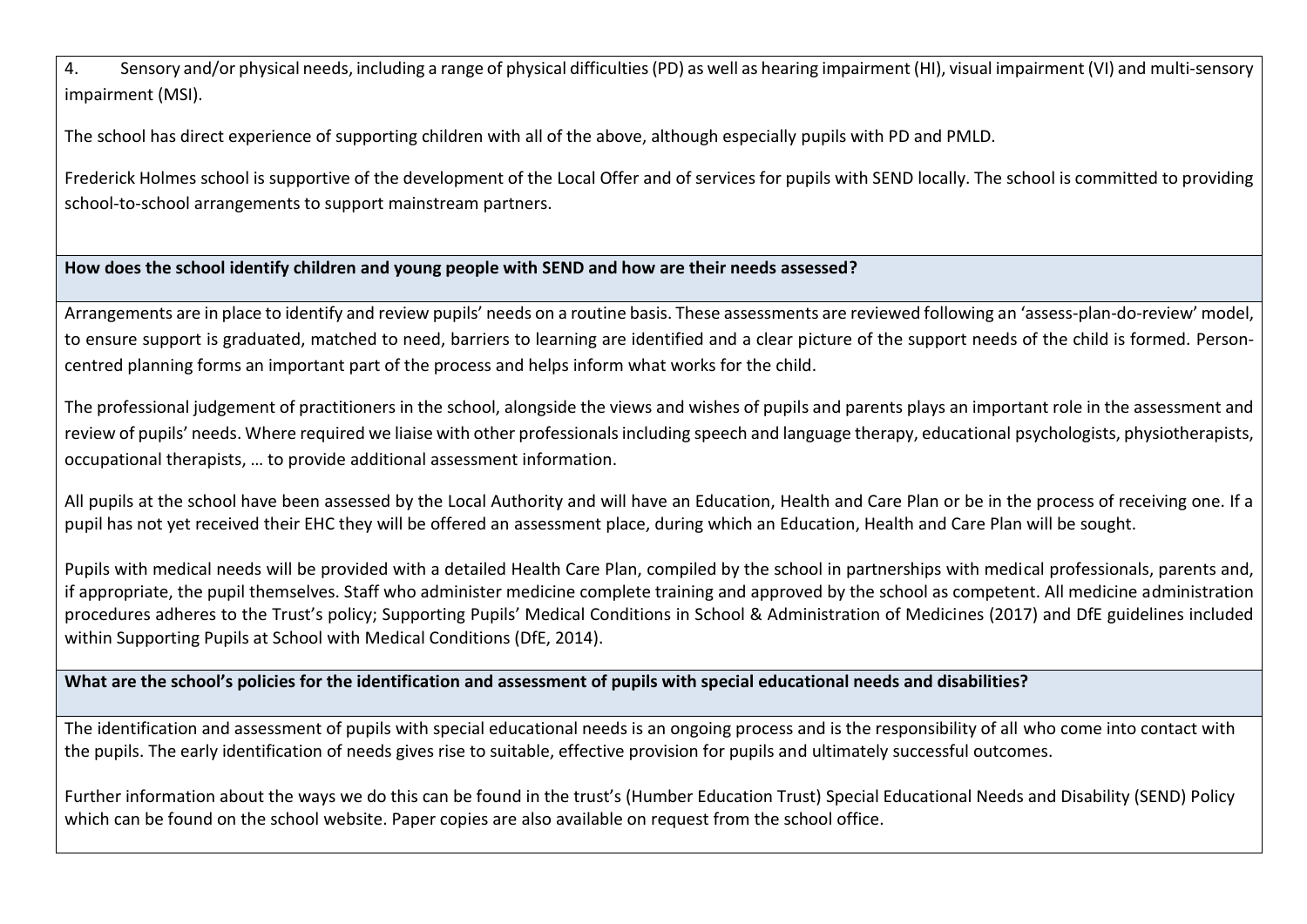Other policies which describe our regulatory responsibilities include; Accessibility Plan Equality Information Home-School Agreement document

Supporting Children with Medical Conditions

For further information parents should also reference the SEN Code of Practice, in particular Sections 6 (Schools) and 9 (Education, Health and Care Plans) <https://www.gov.uk/government/publications/send-code-of-practice-0-to-25>

Equality Act, Advice for schools: [https://assets.publishing.service.gov.uk/government/uploads/system/uploads/attachment\\_data/f](https://assets.publishing.service.gov.uk/government/uploads/system/uploads/attachment_data/f%20ile/315587/Equality_Act_Advice_Final.pdf)  [ile/315587/Equality\\_Act\\_Advice\\_Final.pdf](https://assets.publishing.service.gov.uk/government/uploads/system/uploads/attachment_data/f%20ile/315587/Equality_Act_Advice_Final.pdf)

Equality and Human Rights Commission guidance on Reasonable adjustments: [https://www.equalityhumanrights.com/en/publication](https://www.equalityhumanrights.com/en/publication-download/reasonable-adjustmentsdisabled-pupils)[download/reasonable-adjustmentsdisabled-pupils](https://www.equalityhumanrights.com/en/publication-download/reasonable-adjustmentsdisabled-pupils) 

Guidance on supporting pupils at school with medical conditions: [https://www.gov.uk/government/publications/supporting-pupils-at-school-with](https://www.gov.uk/government/publications/supporting-pupils-at-school-with-medicalconditions--3)[medicalconditions--3](https://www.gov.uk/government/publications/supporting-pupils-at-school-with-medicalconditions--3)

**What arrangements do you have for consulting with parents of children with SEND and involving them in their child's education?**

Frederick Holmes School recognises the significant contribution parents can make to the education of their child and as such the school seeks to work in full partnership with parents. At all stages of a pupil's time at Frederick Holmes, the school keeps parents fully informed and involved. We take account of the wishes, feelings and knowledge of parents/carers and encourage them to make an active contribution in their child's education and in identifying outcomes that will make a difference to them and their child.

Ensuring parents' views of key areas for development is of significant importance to the person-centred planning process. We seek to gain the views of parents of pupils in school and is committed to supporting parents in planning for outcomes. The school works alongside parent partnership organisations to support this aim.

The school has an active parent partnership committee which provides a wide range of opportunities for parents to come into school, develop skills and to meet other parents. The committee also help ensure that information given to parents is easily accessible, including through the school's website.

The school has an established a home learning platform to support pupils' learning in the home, this can be found in the home learning section on the website- [https://frederickholmesschool.org.uk.](https://frederickholmesschool.org.uk/)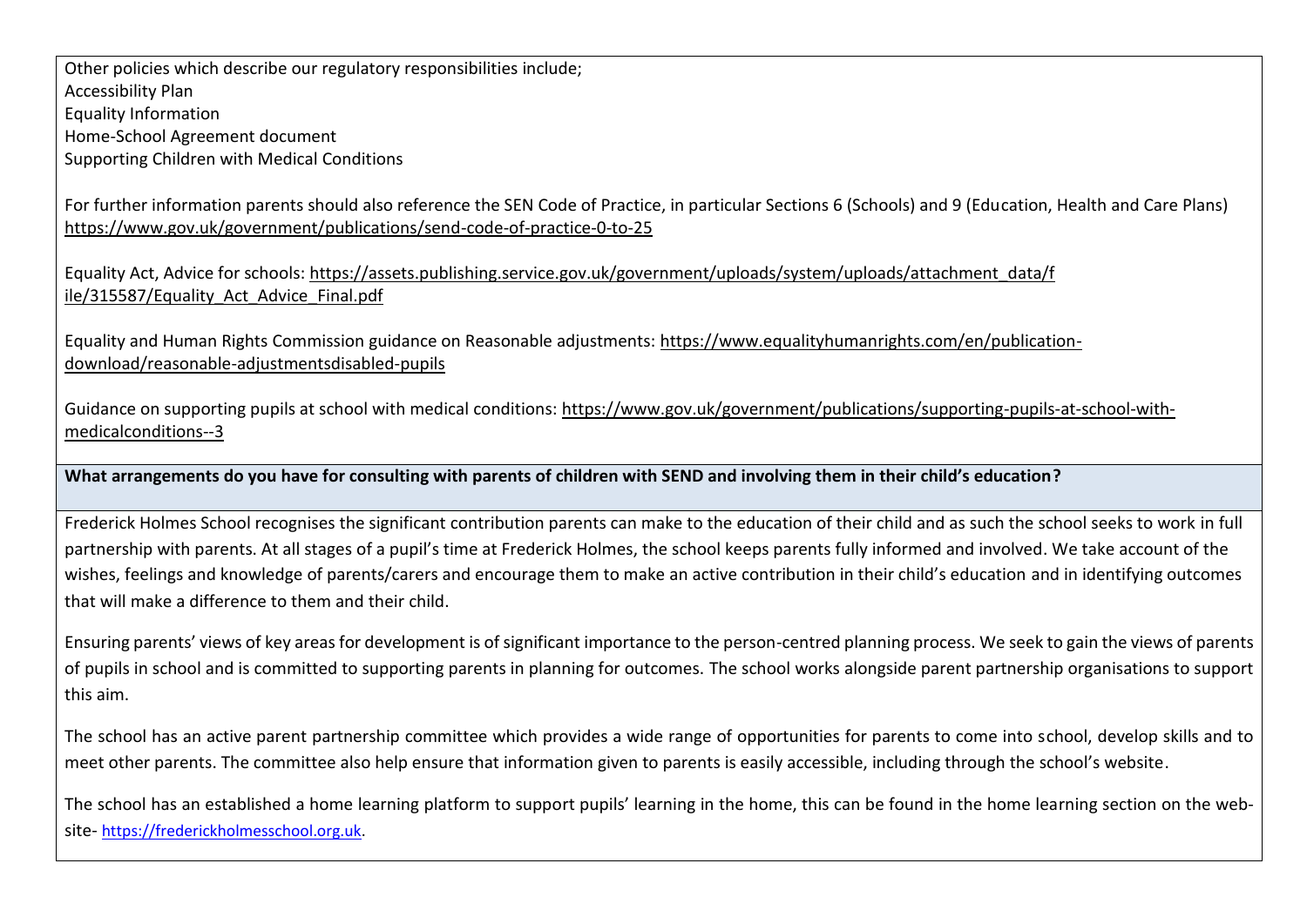**What arrangements do you have in place in your school to consult with young people with SEND and how do you involve them in their education?** 

Ensuring pupils' representation is of significant importance to the person-centred planning process. The views of pupils are sought routinely and at regular intervals to ensure that a pupil's voice is heard in decisions relating to them.

The school places significant importance on pupils' capacity to communicate in order to stay safe, express their views and understand information. The curriculum is designed to support pupils with this process. Pupils are encouraged to participate in the decision- making process.

Where possible pupils are supported to give their views either verbally or in writing. Where this is not possible school staff aim to work alongside parents to ensure that the child's wishes are clearly represented, through photos or observations for instance.

Pupils are widely represented in the school council and are supported, using pupil advocates, to make decisions pertinent to them about the school.

**What arrangements are in place for assessing and reviewing children and young people's progress towards outcomes***?*

The identification and delivery of work and support towards outcomes is of paramount importance in ensuring success for children and young people.

Arrangements are in place for assessing and reviewing children and young people's progress towards outcomes. This includes opportunities to work with parents and young people as part of this assessment and review. This assessment is reviewed regularly, which helps ensure that support is matched to need, barriers to learning are identified and that a clear picture of the interventions is put in place.

Packages of interventions and support are reviewed routinely, on a termly basis, through Personalised Learning Plans (PLP). Education, Health and Care plans are reviewed at least annually.

School staff keep parent/carers up to date on their child's progress and outcomes in a number of ways: -

- Liaison with the class/form teacher informally
- Copies of their child's Personalised Learning Plans (PLPS)
- Informally through home school diary, photographs, apps and annotated work
- Parent Open Mornings when advice and support in helping their child at home can also be given.
- Formal review of their child's progress with class teacher

During meetings/discussions, a 'person centred approach' allows for professionals and parents/carers to contribute towards reviewing the effectiveness of provision in place for the child. Following this, decisions can be made regarding next steps.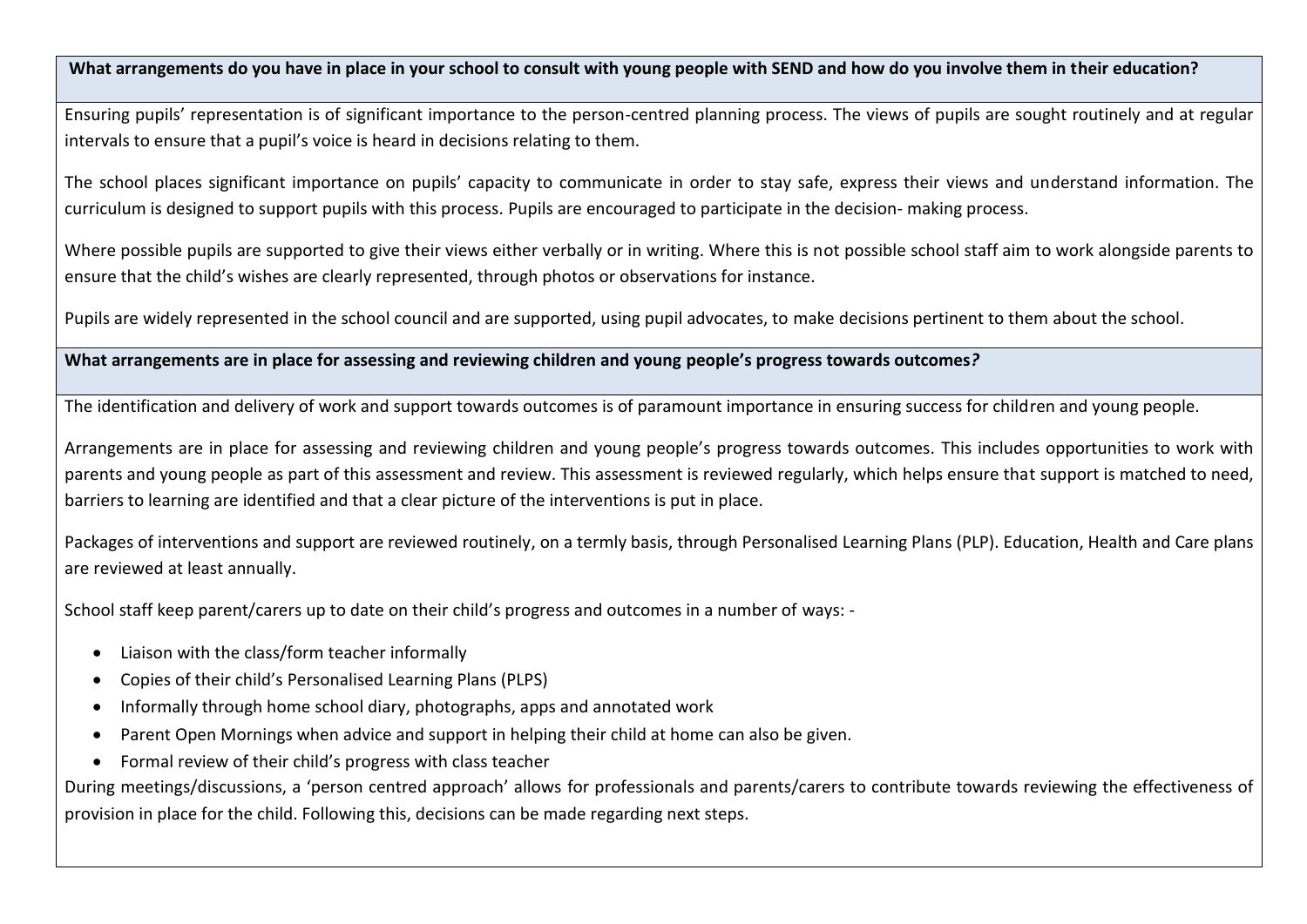**What are the arrangements for supporting children and young people in moving between phases of education and preparing for adulthood?**

In the event of a pupil moving between phases of education or moving between schools, this would lead to an adjustment in the pupil's learning needs. Outcomes and their correlating provision would be amended to take account of the learning and support needs of the pupils, on a case-by-case, personalised basis.

Pupil transitions, whether from other schools to Frederick Holmes or internally, are handled sensitively and consider a great number of contextual variables that can play a large part in supporting a pupil's transition. Class teams work hard to gather the information they need to make sure that pupils joining their classes can get off to a good start. Liaison with previous staff, along with other professionals and the pupils' parents help make sure the provision arrangements are identified.

Targeted work in the school's 6<sup>th</sup> form helps to identify pupils' next steps, considering the pupil's broader, holistic needs.

# **What is your School's approach to teaching children and young people with SEND?**

Quality first teaching, alongside high quality, personalised support for learning form the foundation for the school's approach to teaching children and young people with SEND.

The school puts in place provision for a wide range of learning needs, as defined by the outcomes pupils are working towards.

Pupils' provision is based upon the adaptations they require to learn effectively. Reasonable adjustments may be identified through person-centred planning means, when discussing outcomes, for instance. Provision may also be identified more broadly for a wider group of pupils through school improvement planning.

The provision outlined in this section apply to all pupils with SEN, whether or not they have EHC Plans.

a) The school closely monitors the progress of all our pupils. The effectiveness of the pupils' provision is evaluated by ensuring that all pupils make good or better progress. This is reviewed termly by class teachers in collaboration with parents, the heads of phase and, where possible, the pupils themselves. Provision is evaluated on an ongoing, formative basis and reviewed summatively at a pupil's review of their Education, Health and Care plan.

b) It should be noted that in exceptional circumstances some pupils do not make progress due to complex medical needs. For these pupils we may evaluate the quality of their educational provision in terms of the pupil's health and well-being.

c) We use a range of interventions to support our pupils. These interventions are selected and applied on a personalised basis.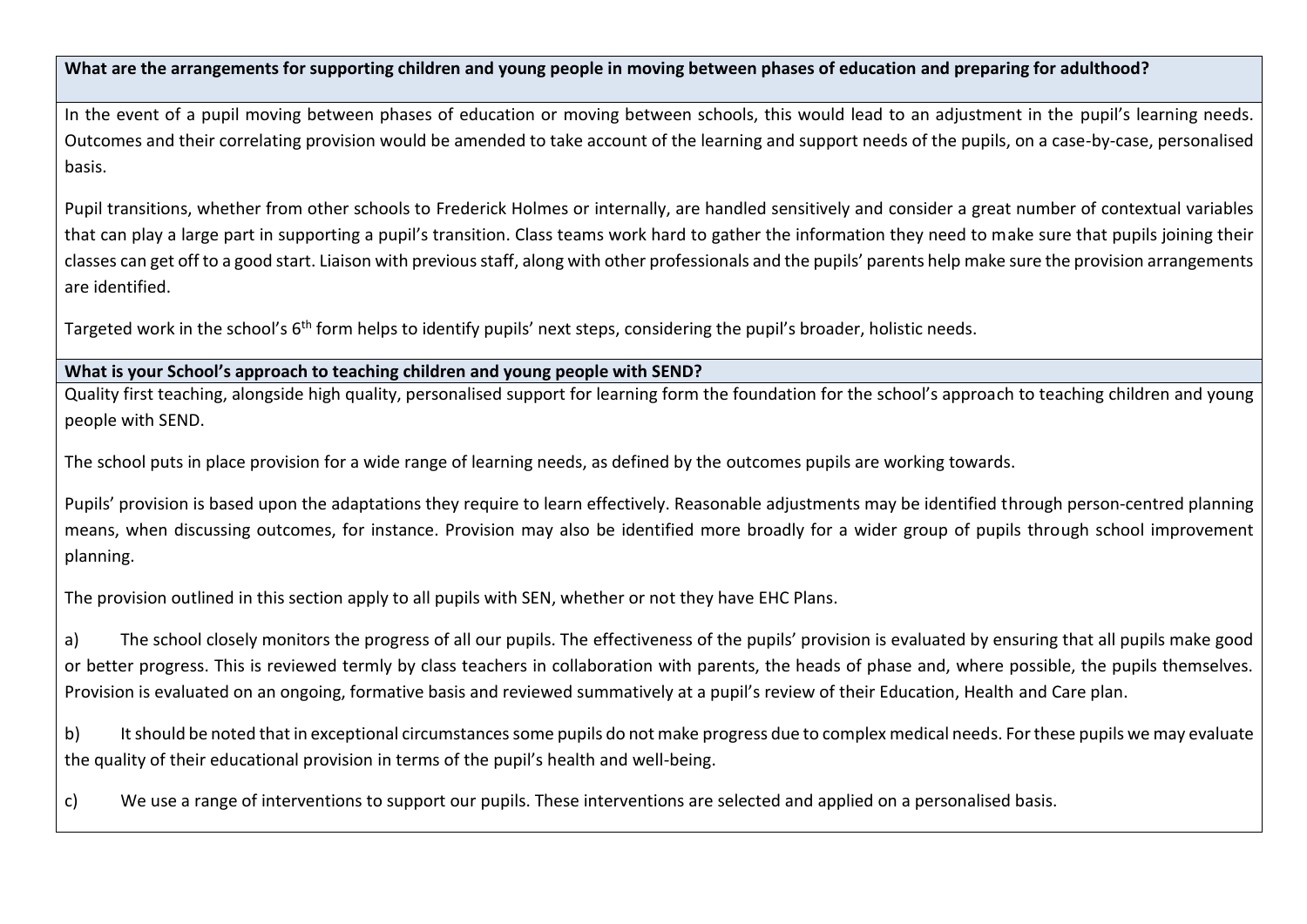Through appropriate curricular provision, we respect the fact that children:

- have different educational and behavioural needs and aspirations;
- require different strategies for learning;
- acquire, assimilate and communicate information at different rates;
- need a range of different teaching approaches and experiences.

### Staff respond to children's needs by:

- providing support to children in their physical skills and development
- providing responsive care and health routines
- providing support for children who need help with interaction, communication and language;
- evaluating the effectiveness of children and young people's person-centred strategies;
- planning to develop children's understanding through the use of all available senses and experiences;
- planning for children's full participation in learning and in physical and practical activities;
- helping children to manage their behaviour and take part in leaning effectively and safely;
- helping individuals to manage their learning, particularly trauma or stress, and to take part in learning.

\*All needs for equipment and facilities will be assessed for each pupil individually. Dependent upon the nature of the need, funding may be provided by the school or requested from other appropriate agencies.

#### **How are adaptations made to the curriculum and the learning environment of children and young people with SEND?**

Pupils will have special educational needs throughout their school career, this policy ensures that curriculum planning and assessment for pupils with special educational needs takes account of the type and extent of difficulty experienced by the child.

All children have an entitlement to a broad and balanced curriculum which is differentiated to enable children to understand the relevance and purpose of learning activities. It is also designed to help pupils experience levels of understanding and rates of progress that bring feelings of success and achievement.

We recognise that pupils' learning needs to be presented in a way that is developmentally accurate to their level of development. Teachers use a range of strategies to meet children's special educational needs. Lessons have clear learning objectives; we differentiate work appropriately and we use assessment to inform the next stage of learning. Our school understands that engagement is crucial in supporting pupils' understanding and as such the school offers a thematic curriculum to ease access and to spark interest in learning.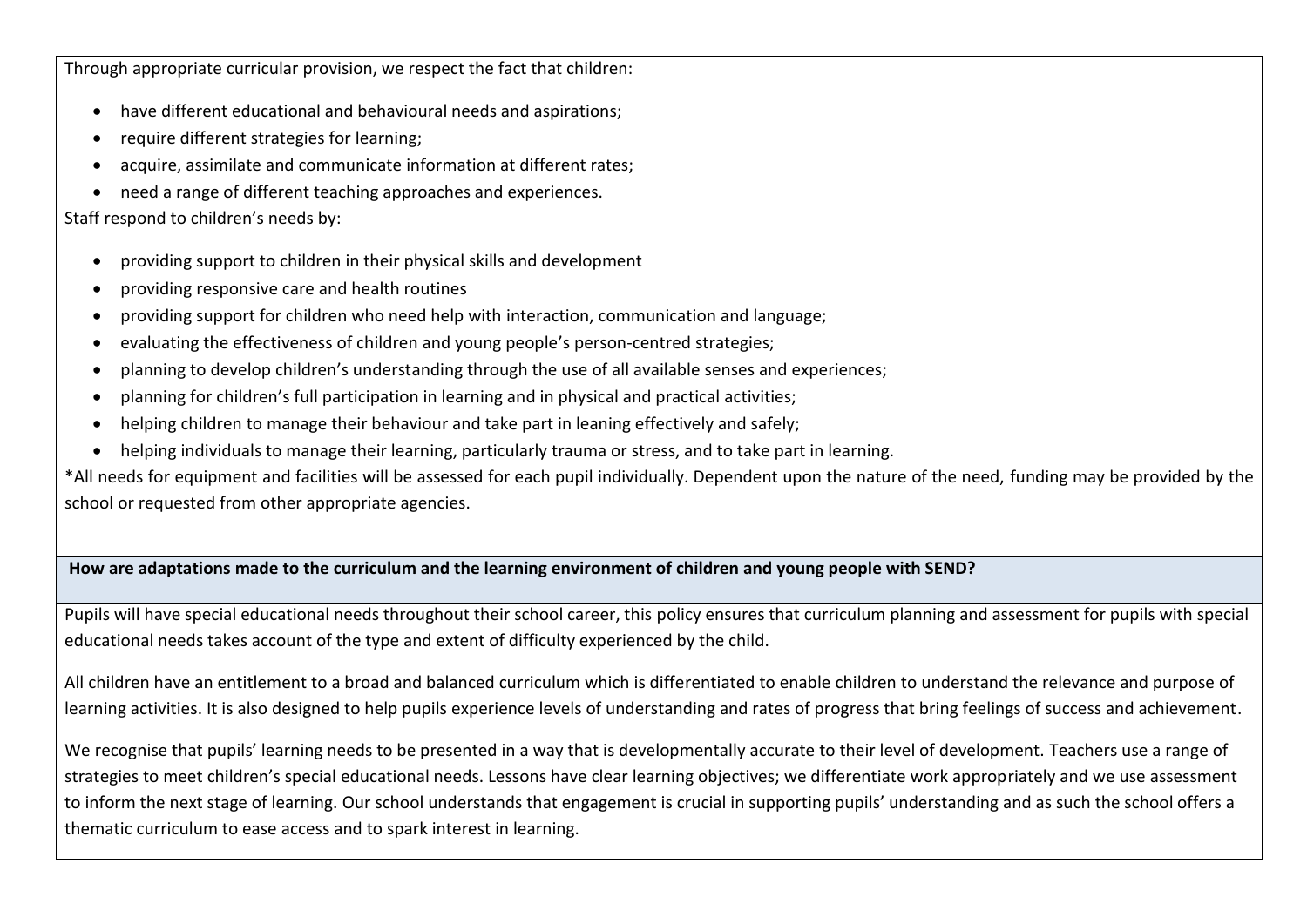Frederick Holmes provides a broad and balanced curriculum for all children. When planning, teachers set suitable learning challenges and respond to children's diverse learning needs. Personalised Learning Plans (PLPs) are used for all pupils. Whilst teachers set targets which are deliberately ambitious, by breaking down outcomes into finely graded steps, we ensure that children experience success.

Our school's curriculum takes note of person-centred planning principles by recognising the learning priorities identified by pupils, parents, school staff and other professionals through outcomes planning. The ultimate aim is to support pupils make a successful transition into adulthood. Alongside personalised learning as defined by the outcomes in education, health and care planning the curriculum also focuses on four main pillars: communication, basic skill, physical & sensory development and PSHE.

#### **What expertise and staff training are in place to support children and young people with SEN?**

The school aims to be outward looking, up to date and innovative in our approach and operate an effective professional development programme for all staff including teachers and support staff on special educational needs. Staff seek training from outside support agencies when necessary.

School staff receive a high level of ongoing training and demonstrate a high degree of expertise in their care, support and teaching of pupils with a broad range of needs. This document outlines the importance of correct, efficient, fluent use of teaching strategies, tailored to support individual pupils.

The school acts to remove barriers to learning and actively promotes staff to employ an enquiring mind-set when working with our pupils. Tweendykes recognises the importance of finding out about how our pupils learn and making valued professional judgements, so that we may best support their learning. Developing 'teams' of staff is critical to achieving in-depth knowledge of the pupils.

Staff have completed the following training:

- SCERTS (Social Communication, Emotional Regulation and Transactional Support)
- TEACCH awareness
- Visual support awarness
- Communication & Interaction training
- Autism awareness
- ELSA (Emotional Literacy Support Assistant)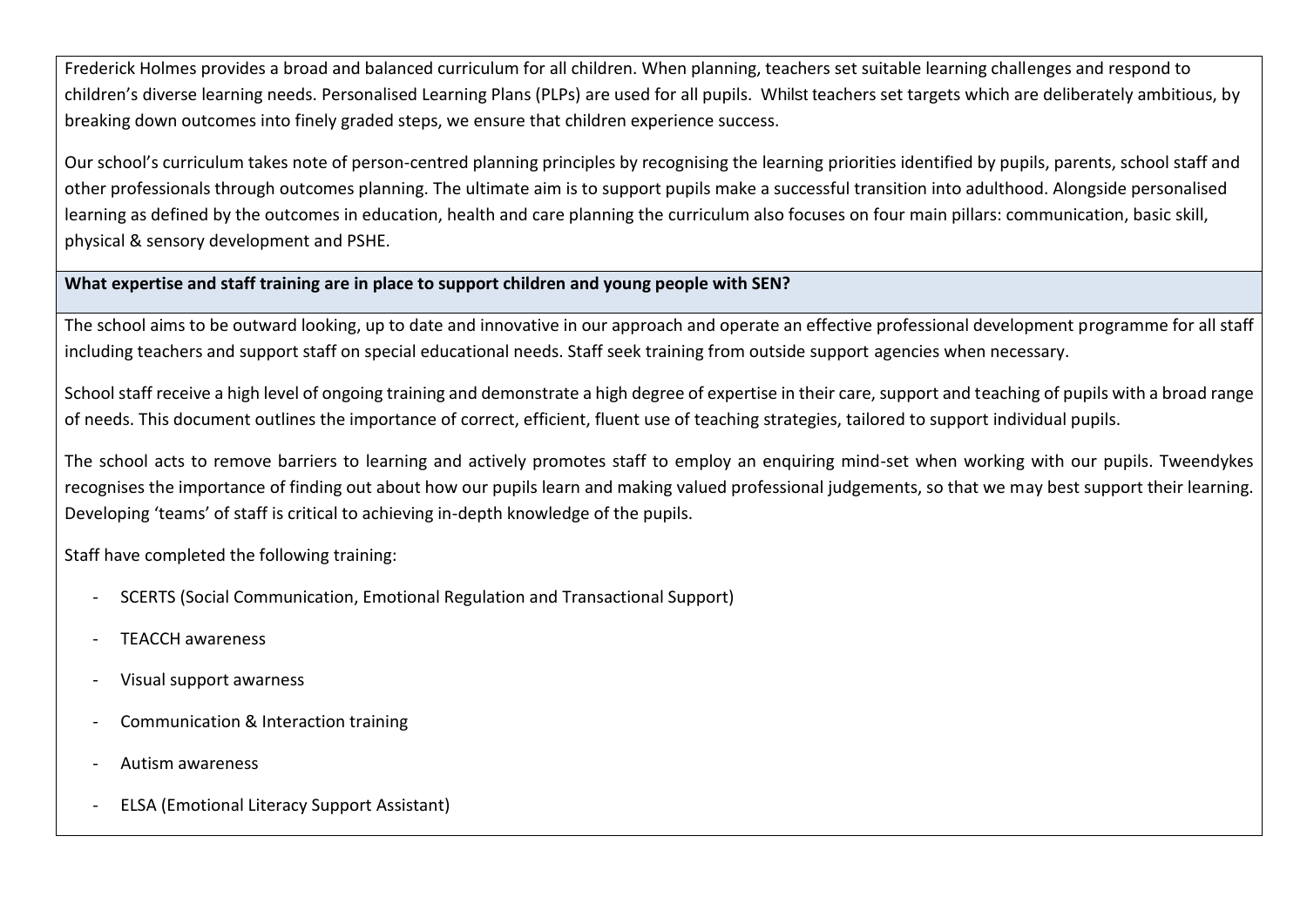- Sensory processing difficulty awareness
- Moving and Handling
- Epilepsy awareness & buccal midazaolam

*This list is not exhaustive.*

#### **How is the effectiveness of the provision made for children and young people with SEND evaluated?**

Frederick Holmes is an inclusive school and acts to remove barriers to learning, making reasonable adjustments, wherever possible. Pupils' provision is based upon the adaptations they require to learn effectively. Teachers take account of pupils' special educational needs and make provision where necessary to support individual or groups of children and thus enable them to participate effectively in curriculum activities.

The effectiveness of pupil provision is discussed in relation to progress against pupil outcomes and will be discussed in line with the views and wishes of pupils and parents. Liaison with parents and active listening regarding what is important for the child forms a significant aspect of the evaluative measures in place.

Pupils' provision is initially evaluated by the class teams working with the pupil. These teams make decisions, in consultation with parents where required (i.e. for significant changes in provision), regarding 'what is (not) working'. Class teams are encouraged to make reasonable adjustments to ensure the provision is correct for the pupil.

Senior leaders and curriculum leaders complete lesson observations and complete learning walks to evaluate the effectiveness of provision, drawing on external expertise where required. This is quality assured by the trust central school improvement team.

The wider SEN provision is audited regularly using reflection and auditing tools developed by the Whole School SEND consortium.

**How are children and young people with SEND enabled to engage in activities available with children and young people in the school who do not have SEND?**

This is an inclusive school and as such all pupils are supported to take part in activities alongside peers who do not have SEND. Reasonable adjustments and adaptations to provision are made to ensure this is the case.

The school has developed links with other schools within and wider than the HET academy trust to ensure pupils may also engage in a range of activities with their peers. Further links to schools includes the HET academy trust school council.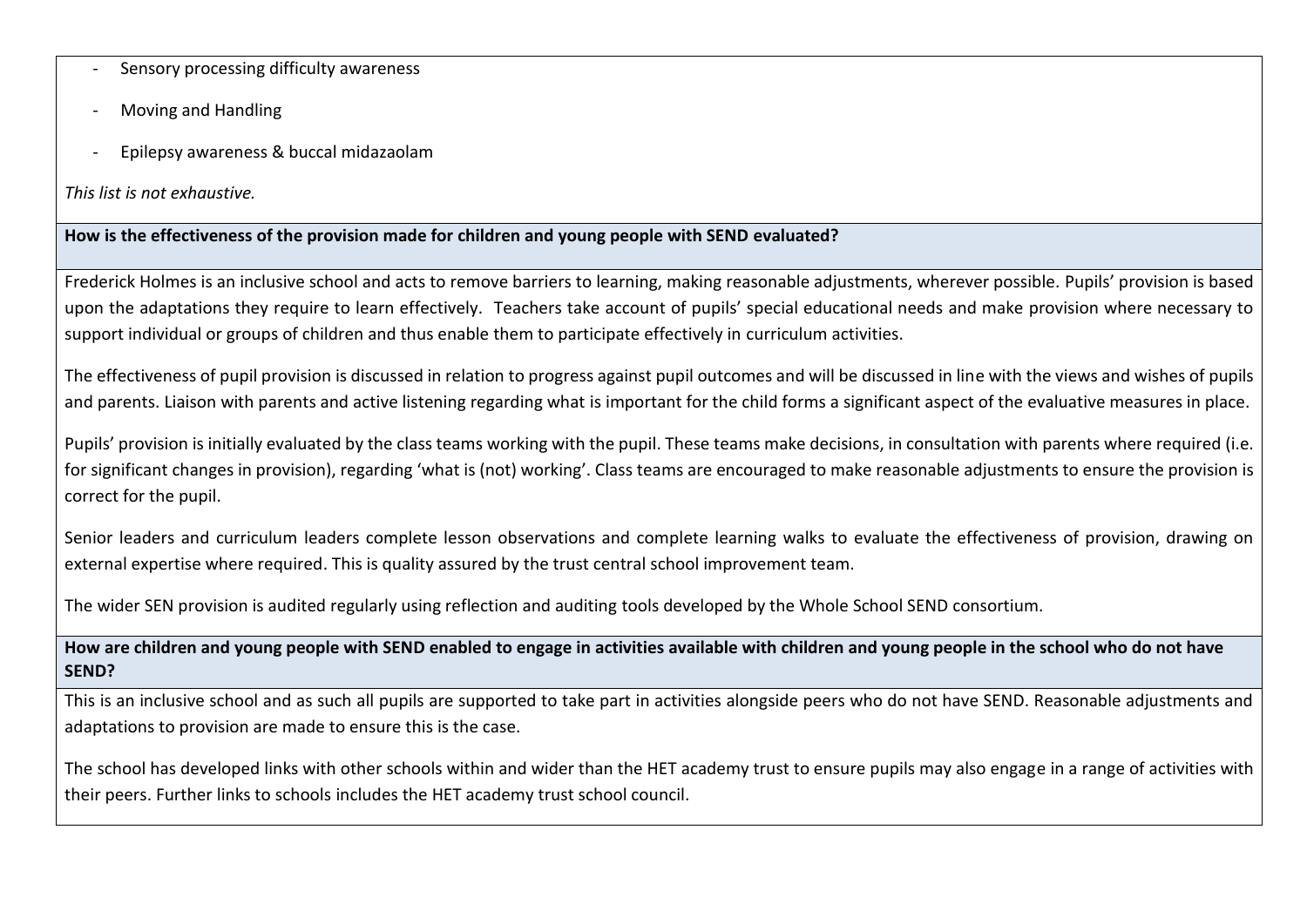The school provides opportunities for pupils to take part in lessons and activities in mainstream schools, where suitable. Senior pupils and sixth form students are able to access community-based learning opportunities.

**What support is in place for improving emotional and social development, including extra pastoral support arrangements for listening to the views of children and young people with SEN and measures to prevent bullying?**

Pastoral support arrangements are in place to support pupils with emotional and social development. Wider arrangements are in place to support Early Help work with families.

The school recognises that pupils with SEND are more susceptible to bullying. Behaviour and anti-bullying policies in the school take account of this.

Pastoral support arrangements are in place to support pupils with emotional and social development e.g. ELSA.

**How does the School involve other bodies, including health and social care bodies, local authority support services and voluntary sector organisations, in meeting children and young people's SEN and supporting their families?**

The school operates a graduated response based upon a plan-do-review model. Where possible school staff draw upon their knowledge of the child to make reasonable adjustments. Sometimes pupils require significant changes to their provision and/or additional interventions. There are occasions when the school require further expertise and guidance and use the following local support services on a needs-led basis (this list is not exhaustive):

- Physiotherapists
- Occupational Therapists
- Speech and Language Therapists
- Educational Psychologists
- CAHMS (including CTLD: nursing team for children with learning difficulties)
- Public Health Nursing Team
- IPaSS Integrated Physical and Sensory Service (Visual/Hearing/Physical)
- Social Care Teams
- Children's Centres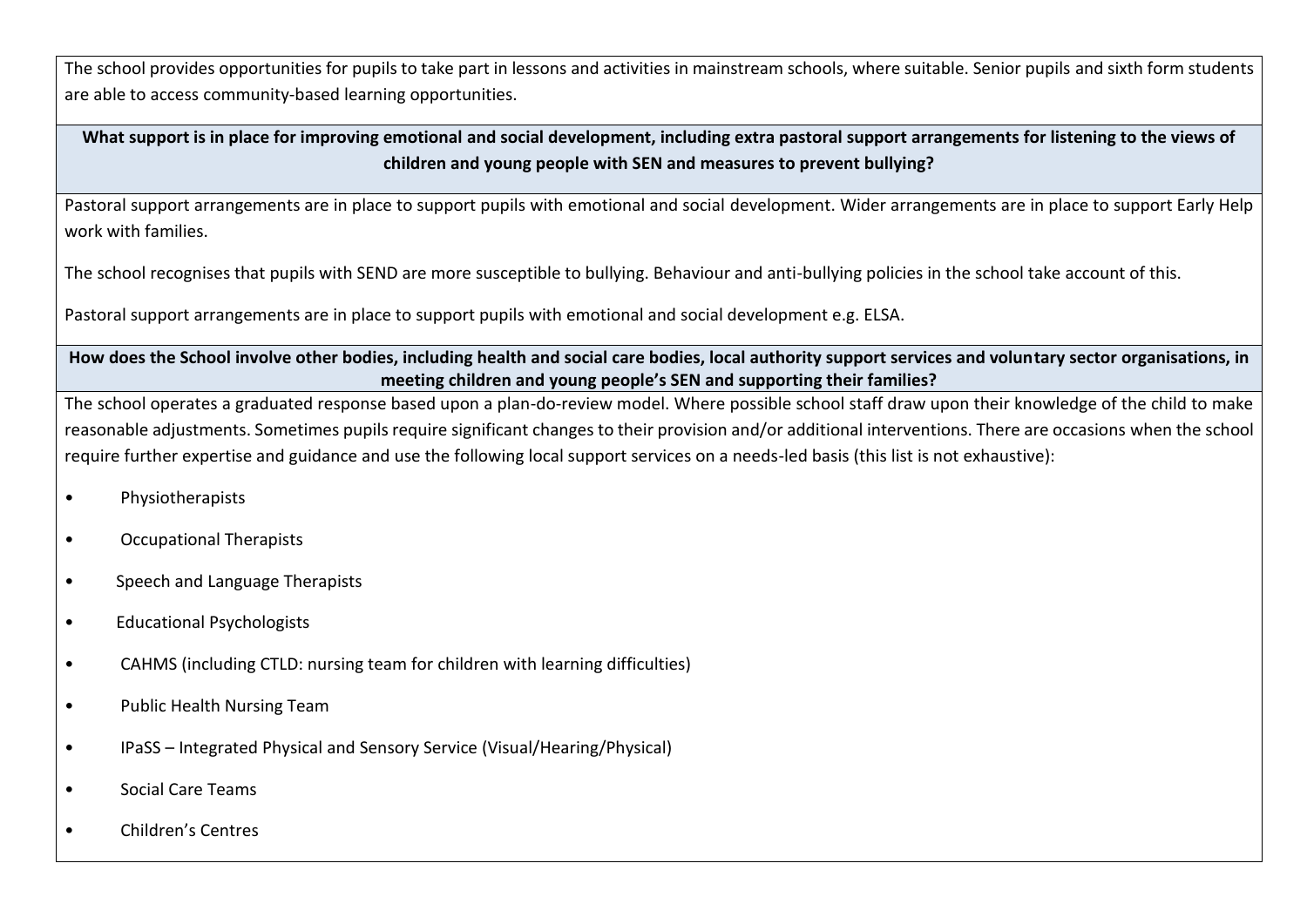- Kids Parent Partnership
- Sensory Integration Therapists

Additional links are also provided on the Hull Local Offer website (see below).

#### **What are the arrangements for handling complaints from parents of children with SEND about the provision made at the school.**

If parents/carers are concerned about the progress or provision of their child, they can contact the class teacher, Assistant Headteachers or the Headteacher by email [admin@frederickholmes.het.academy](mailto:admin@frederickholmes.het.academy) or by making an appointment through the school office.

# **The Hull Local Offer**



The Hull Local offer can viewed at <http://hull.mylocaloffer.org/s4s/WhereILive/Council?pageId=3018&lockLA=True>

### **Useful Websites**



http: //www.parentsforinclusion.org/



http://www.specialkidsintheuk.org/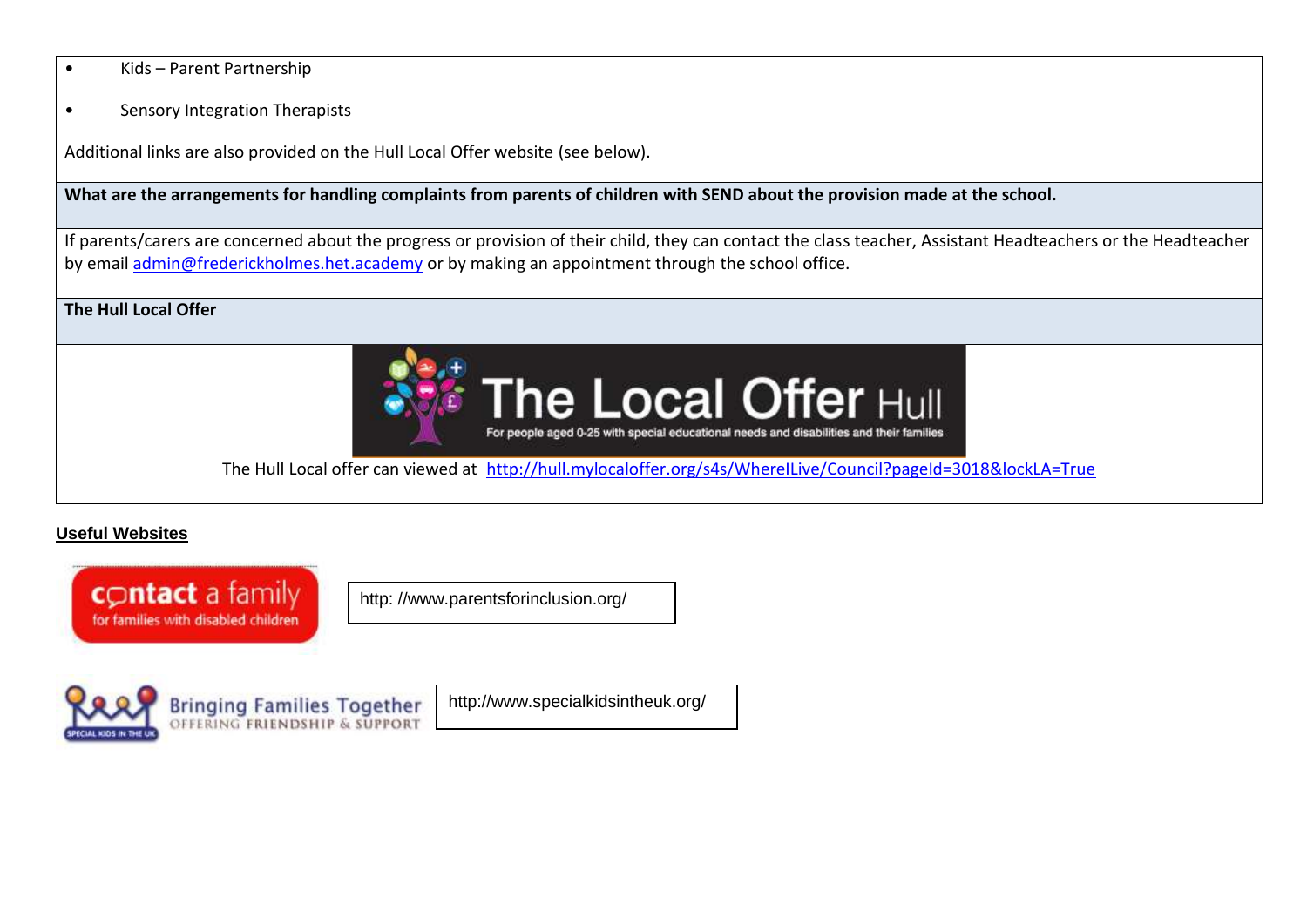

http://www.scope.org.uk/support/families/parents-carers



http://www.councilfordisabledchildren.org.uk/



http://www.youngminds.org.uk/



http://www.nasen.org.uk/



http://www.ipsea.org.uk/



http://www.parentsforinclusion.org/